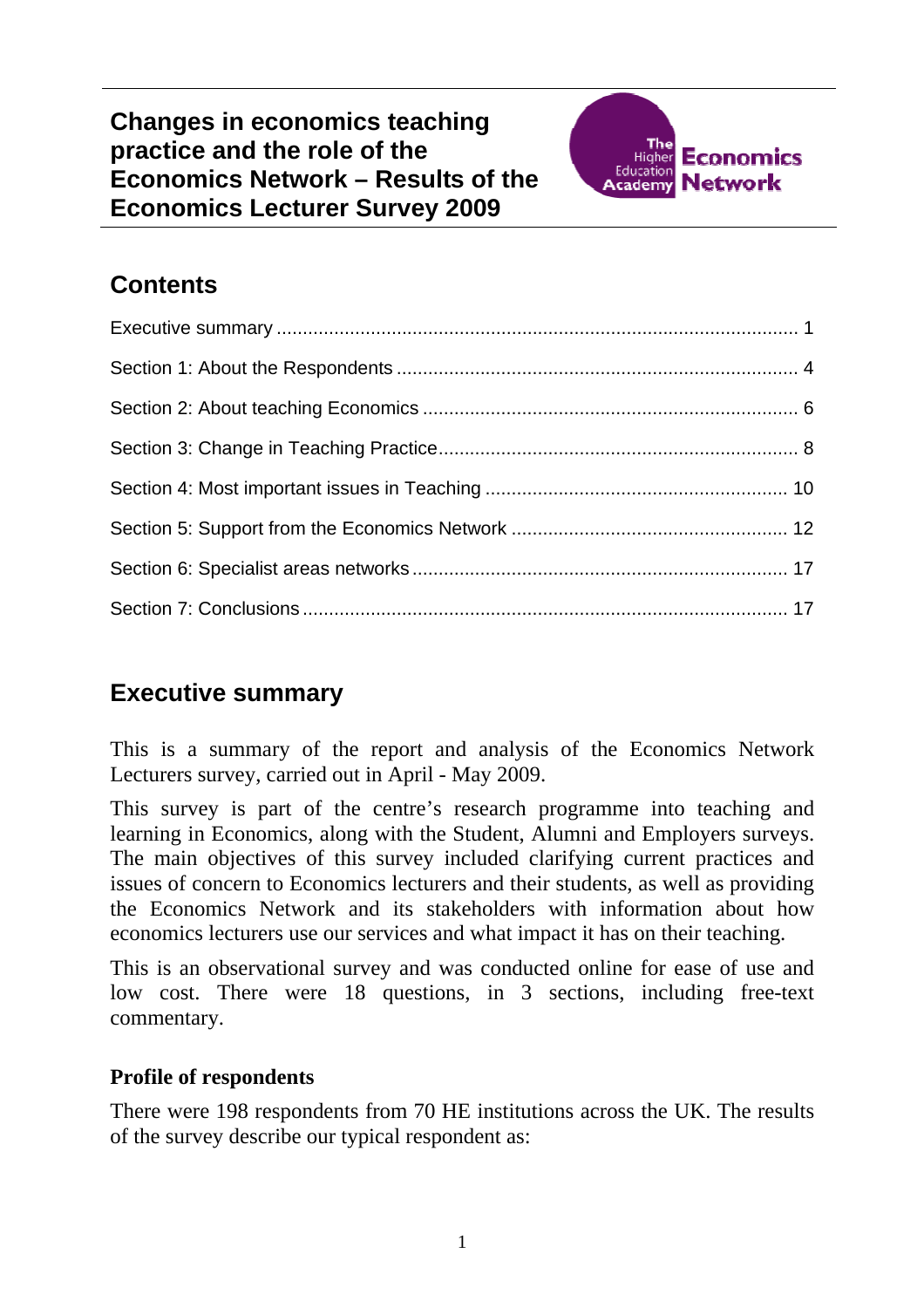- Male (69.2%)
- First language English (73.7%)
- In the post of Lecturer or Senior Lecturer (56.6%)
- With more then 10 years of experience in teaching in HE (53.0%)
- Having one or more of the administrative roles (82.8%)

### *Key results*

#### **A. About Teaching Economics**

When asked about support or advice for their teaching, the majority (79.8%) report receiving advice from colleagues; 47.9% from a central university Education Development/ Support Unit; 41.9% from Economics Network and 9.5% stated that no support was required. Respondents also commented on various sources of advice and support.

When asked about funding received for a teaching/learning project, nearly three quarters of respondents report that they haven't received any. Among those who succeeded in obtaining funding 12.1% received funding from the Economics Network and 15.6% from their university.

Respondents were asked if they had received a teaching award and 15.7% gave positive answer with the awards coming from the Economics network, HE Academy and institutions.

### **B. Change in teaching practice**

Since 2003 in all our lecturers' surveys we have asked respondents if they have changed their teaching practice in the past two years. Two thirds of respondents reporting a change in teaching practice this year. Reasons for change included: Feedback from students (83); Students skills and abilities (76); number of students (62); suggestions from workshops (44); colleagues' suggestions (42).

In their comments lecturers described their reasons for change and their actions. This continuing trend for change of teaching practice due to various reasons increases the demand for services and resources provided by Economics Network.

#### **C. Most important issues in teaching**

Respondents were offered a list of current teaching issues and asked to select those which they and their colleagues consider very important (they could select as many issues as they thought relevant in their current teaching). Nearly two thirds of respondents chose *Student maths skills* and *Student motivation* as the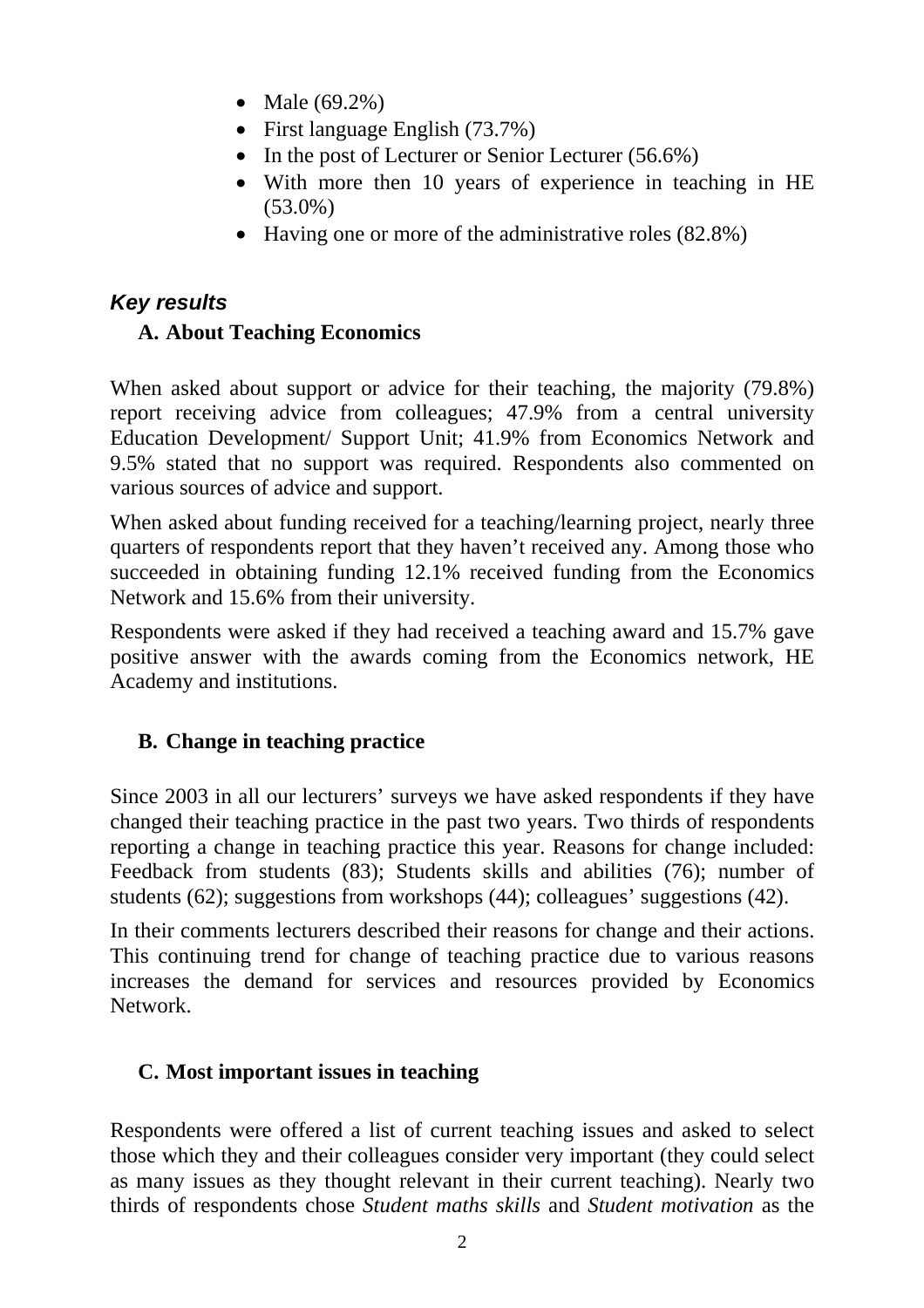most important issues, with half of the respondents mentioning *Large number of students in lectures* and *Large tutorial groups*. Another issue whose importance increased threefold in the last two years is *Specific needs of international students.*

As well as commenting on these issues, respondents wrote about the various pressures on their time and differential rewards for success in research and teaching.

#### **D. Support from the Economics Network**

Respondents were asked about the Economics Network's services and resources. Nearly half of them (47.5%) replied that they use Economics Network services and resources and positively assessed their value.

We asked lecturers who hadn't used Economics Network resources to comment on their reasons. The majority stressed "time" as a major barrier ("*Time is the main constraint") as well as* satisfaction with their own teaching.

Those who had used Economics Network resources and services were asked to comment on how it had influenced their teaching and what improvements this made to student learning or educational experience. In their replies many respondents praised the work of the Economics Network and provided suggestions for its future developments.

Among their suggestions were the need to support students, which Economics Network is addressing through the development of two focused websites: *Why Study Economics?* [http://whystudyeconomics.ac.uk](http://whystudyeconomics.ac.uk/) to encourage potential students to study economics and *Studying Economics* [http://studyingeconomics.ac.uk](http://studyingeconomics.ac.uk/) to support current students.

Respondents were also asked to share the websites they recommend to their students and their replies will be used to update resources on the *Studying Economics* site.

Funds permitting, the Economics Network will explore some of the suggested ideas and look to provide the community with further resources and services, as well as highlighting policy issues through the HE Academy.

#### **E. Specialist area networks**

At the time of the survey the Economics Network was seeking UK-based academics to contribute teaching resources in their field as part of a HEFCEfunded [Open Educational Resources programme.](http://www.heacademy.ac.uk/ourwork/learning/opencontent) The project, 'Teaching Resources for Undergraduate Economics' (TRUE) covers 14 specialist areas.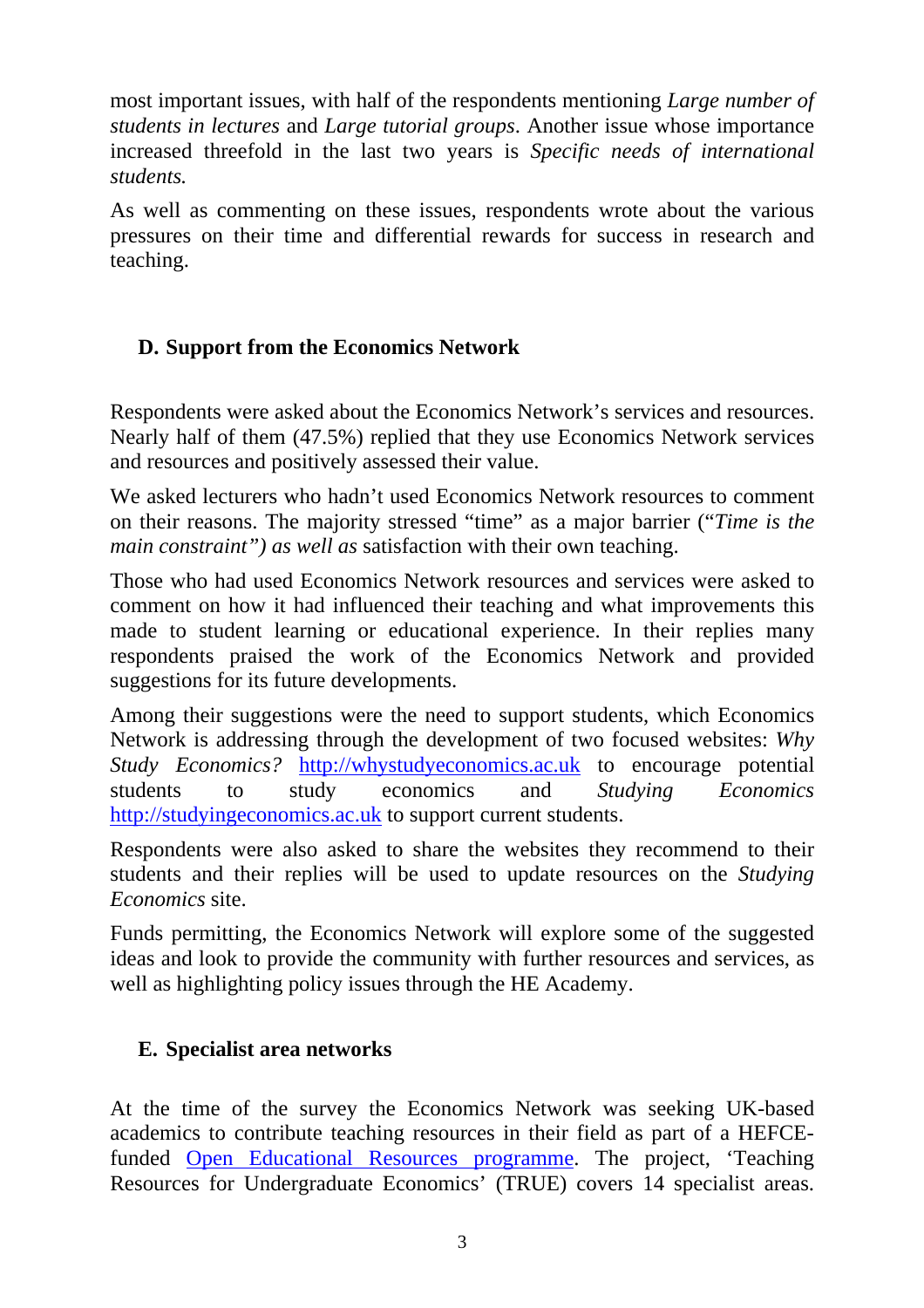<span id="page-3-0"></span>Respondents were asked if they would be interested in sharing ideas and materials for teaching in these areas. Two thirds of respondents replied positively and their names were passed to the leaders of the specialist groups.

### **F. Conclusions**

Results of the survey demonstrated positive support from the community for the work of the Economics Network. They will also inform centre's strategy and planning of the events, resources, briefings and publications in support of economics lecturers.

### **Section 1: About the Respondents**

The Economics Network has conducted its biennial national lecturer survey in April/May of 2009 as part of its research programme into teaching and learning, which also includes surveys of students, alumni and employers. The main objectives of this survey included clarifying current practices and issues of concern to Economics lecturers and their students, as well as providing the Economics Network and its stakeholders with information about how economics lecturers use our services and what impact it has on their teaching.

The survey was conducted online, using BOS <http://www.survey.bris.ac.uk/> and consisted of 18 questions focussing on changes in teaching practice over the previous two years; use of Economics Network (EN) services; and specialist areas networks. It included open questions with free-text commentary. Representative quotes from these responses are included in the report.

Nearly 200 respondents from 70 UK universities completed the survey, which is more than in all previous surveys. It was intended as an observational study and not a controlled experiment. The respondents do not constitute a random sample of all economics lecturers in the UK, but a self-selected group. As a result, their views may not fully reflect the opinions of all economics lecturers

Among the respondents 69.2% were male and 30.8% female.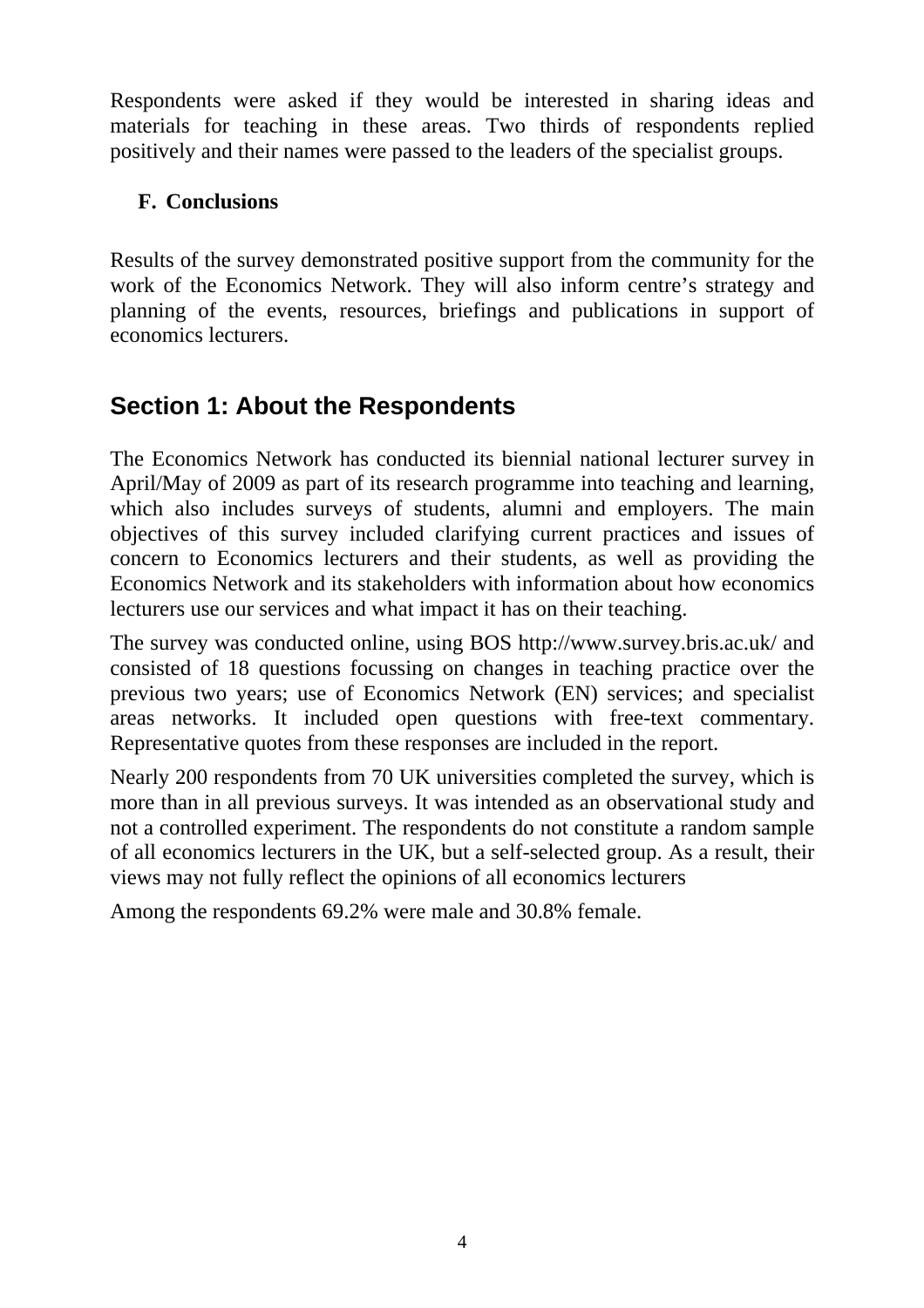

Nearly three quarters regarded English as their first language.

More then half were lecturers and senior lecturers, 19.2% were professors and 8.6% were teaching fellows and teaching assistants.



When asked about their administrative roles only 17.2% replied that they don't have any. Among the mentioned roles were Economics Network departmental contacts or associates (fewer than a quarter); 20.0% were either Head of Department or Director of Undergraduate or Postgraduate studies; 20.0% were year tutors. Other roles included teaching and learning coordinators, module leaders, placement coordinators, etc.

The majority of respondents were very experienced teachers: 28.3% have taught for more then 20 years; 24.7% between 10 and 20 years and 25.0% between 5 and 10 years. Only one in ten have taught less then 2 years in UK HE.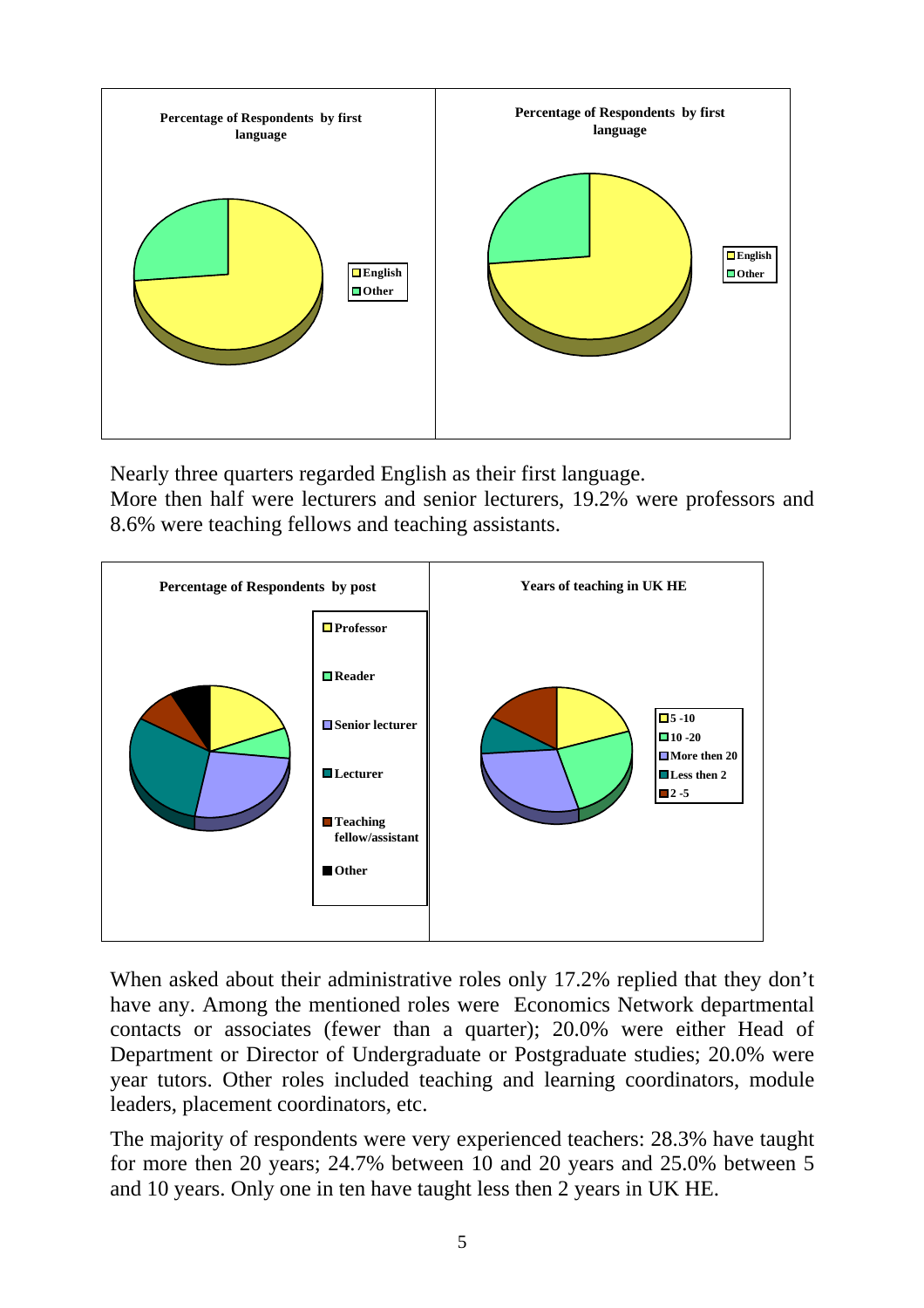# <span id="page-5-0"></span>**Section 2: About teaching Economics**

When asked about support or advice for their teaching, the majority (79.8%) report receiving advice from colleagues; 47.9% from a central university Education Development/ Support Unit; 41.9% from Economics Network and 9.5% stated that no support was required.

We ask the respondents to provide details, including how useful the given support has been. Respondents commented on various sources of advice and support.

From colleagues:

- *My colleagues are the most useful help I can get;*
- *Especially useful was the support given by colleagues in the beginning of the lecturing career;*
- *Colleagues provided useful day-to-day advice;*
- *Colleague help has been the most beneficial to learn how others perform tasks efficiently and effectively;*
- *All the support has been useful, but support from colleagues is the most important.*

From central university units:

- *The University's Teaching and Learning Centre runs conferences/seminars which provide useful information and enable exchange of ideas and reflection on teaching practice etc; they also provide advice and support on specific issues such as plagiarism, assessment and feedback etc;*
- *Education Development Unit, Support formal and informal usually increases my human capital and productivity! Sometimes the informal or technical advice most useful;*
- *Support for Blackboard is provided by the university through a support unit. Unfortunately, this Unit has little control over contractual details entered into by the university with Blackboard. Thus there are frequent problems about access to blackboard from off-campus sites, especially those that rely on BT. Blackboard and BT cannot be forced to communicate and resolve these intermittent problems;*
- *I have taken courses on voice projection and on using PowerPoint slides in teaching, from our Staff Development Department.*

From the Economics Network:

- *Economics Network representatives came to the department to give a presentation on Playing Games in Economics. As a result, specific games have been included in one of the units I am responsible for;*
- *Information about the school experience especially what A levels*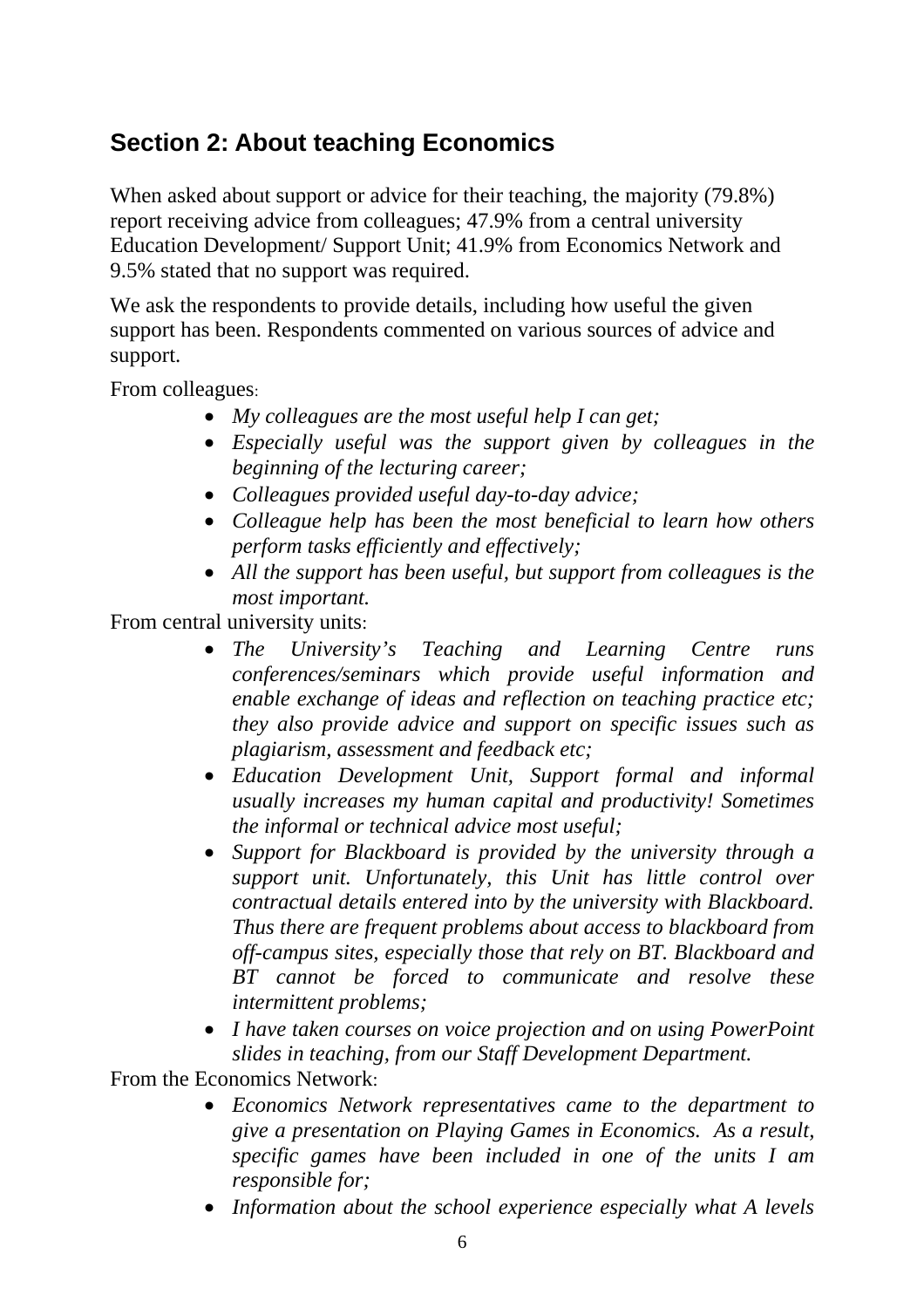*are now like, was very useful;* 

- *Make good use of the tools on the Economics network site for teaching;*
- *It has caused me to refine my teaching material and modify my teaching style, as well as explore greater use of interactive teaching materials;*
- *LTSN resources are very useful.*

There were some negative comments about teaching advice and support:

- *Awful, over-formalized 3 day training session at start of post;*
- *Limited support they're all mainstream economists who are largely ignorant of alternative approaches (such as emergent complex systems applied to economics).*

When asked about funding received for a teaching/learning project nearly three quarters of respondents report that they haven't received any. Among those who succeeded in obtaining funding 12.1% received funding from the Economics Network and 15.6% from their university. Projects that got funding include:

- Funding for developing experimental economics module;
- Developing a question bank for transfer to VLE;
- Funding for setting up on-line quizzes to support introductory maths course;
- Teaching heterodox economics;
- Various projects to improve teaching;
- Grants to fund research into how students learn economics and for conference and workshop attendance;
- LTDP Fund to explore the direction of health economic teaching from director's perspective

We asked respondents if they had received a teaching award. 15.7% had received a teaching award, which included:

- *Economics Network teaching award*
- *Academy Inspirational Teaching Award;*
- *Chancellor's award for distinguished teaching;*
- *University Teaching fellow;*
- *Best Undergraduate and Overall teaching scores ( awarded by school);*
- *Excellence for teaching (from different universities);*
- *Fellow of Higher Education Academy.*

One of the respondents commented: "I am not aware that there is such a thing."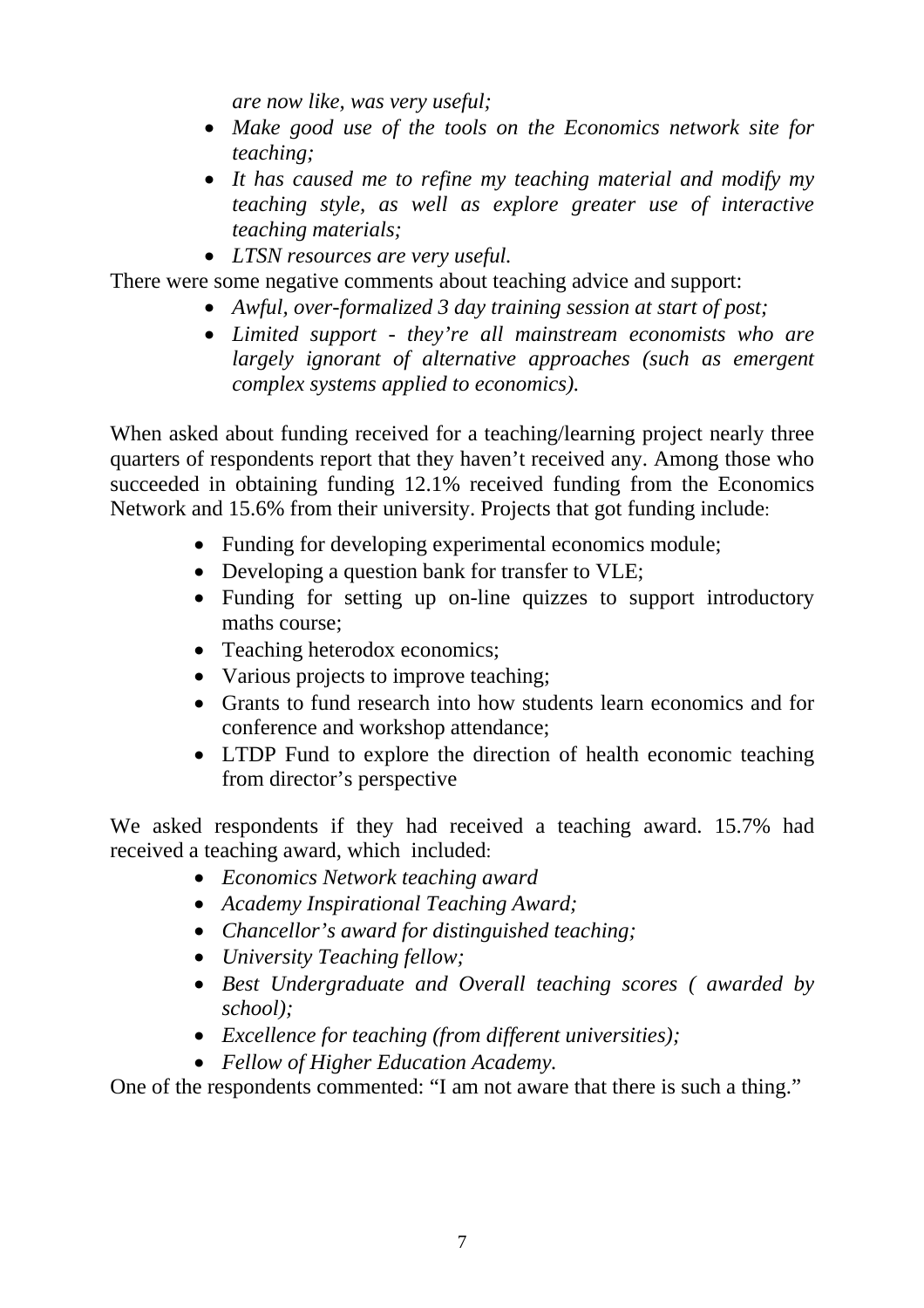## <span id="page-7-0"></span>**Section 3: Change in Teaching Practice**

Since 2003 in all our lecturers' surveys we have asked respondents if they have changed their teaching practice in the past two years. More then half of the respondents in all previous surveys answer positively to this question and the 2009 survey results follow this trend, with two thirds of respondents reporting a change in teaching practice. This continuing trend for change of teaching practice due to various reasons increases the demand for services and resources provided by Economics Network.

Reasons for change included: Feedback from students (83); Students' skills and abilities (76); number of students (62); suggestions from workshops (44); colleagues' suggestions (42).



Reasons for changing teaching practice in the past 2 years

Other reasons included: changes in technology; personal reflection on teaching; new courses; Network suggestions; pedagogic literature.

When asked to provide details lecturers described their reasons for change and their actions. Among them, those who changed practice due to student feedback:

- *Students feedback is invariably useful, and I try to incorporate their suggestions into my teaching;*
- *If a lecture format proves unsuccessful in terms of delivery (and student feedback) eg. boring or dry - would change it to group work or exercise or debate or whatever.*

Change due to students' skills and abilities:

- *A wider inclusion of examples and media references; as well as adapting the material to the skill levels of student;*
- *In two of my units I completely re-wrote the syllabus in line with what I had learned about the students abilities and what engaged them;*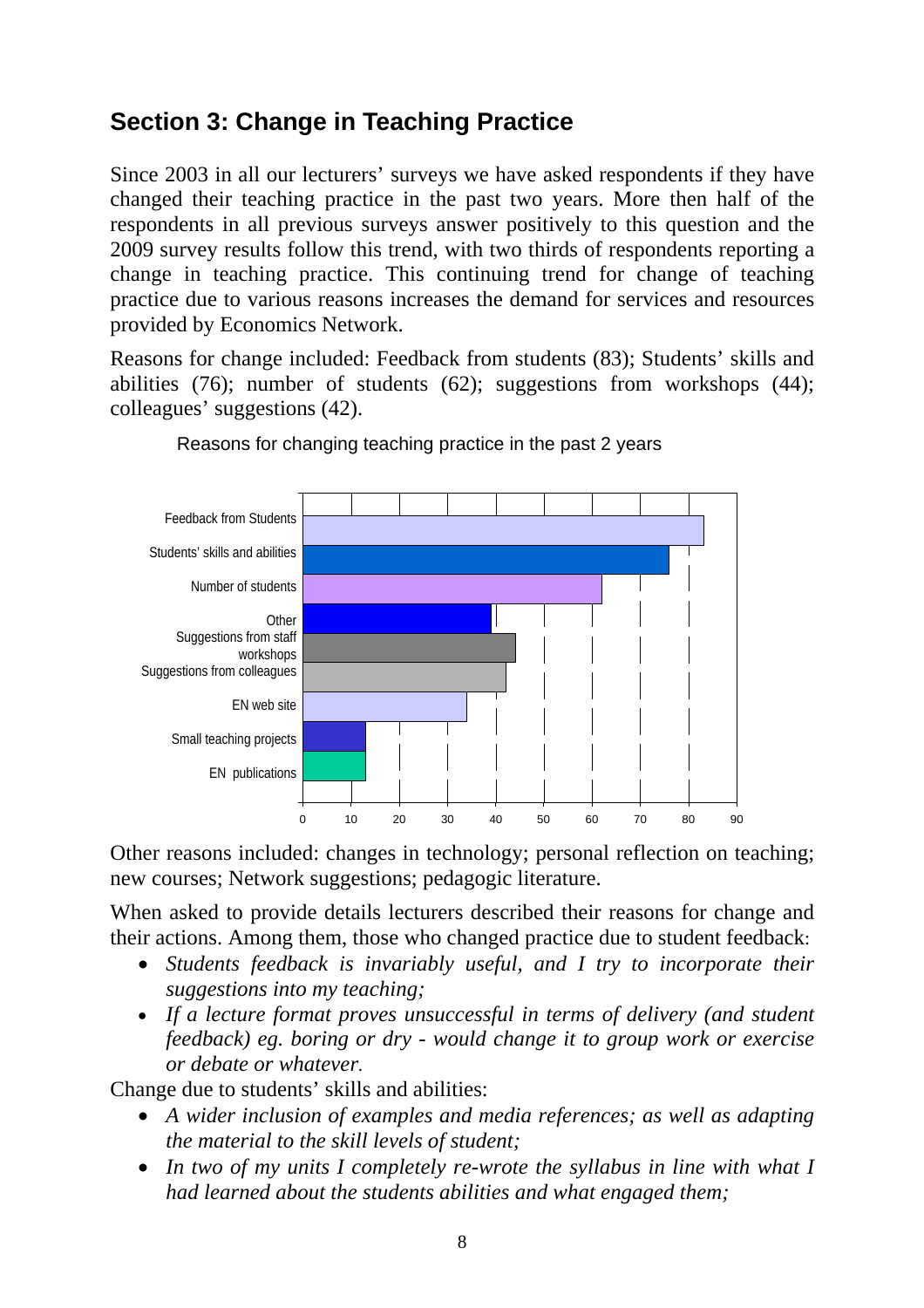• *I teach courses at different levels some at UG level, many at PG level, and some for executive education (for experienced or mature learners). I find that approach to learning varies from one group to another and even one individual to another. I have found that the use of various activities helps learners of different styles.* 

Change due to the number of students:

- *Due to the current large size of tutorial groups, and the lack of motivation of students to work, I have moved to a more exercise lecture style of tutorials, rather than a traditional student-led tutorial*;
- *I have used new technology (turning point) for interaction in large groups;*
- *Providing greater resources for students practice and learn material from other sources in other to reduce the individual help they sort from myself. This was due to a larger numbers of students where it became difficult to sort through these issues on an individual level;*
- *I now focus on two things separately, addressing the bottom tail and the top tail in large classes. The first group is helped with non-reflective material placed in blackboard. The second group is challenged to think beyond the blackboard/textbook stuff in lectures*.

Many respondents try to make their teaching more interactive:

- *Increased the duration of the teaching hours, made teaching more interactive, weakly tests for students to monitor their progress, exercises in class in small groups as applications;*
- *Greater degree of application; Greater concentration on key principles; Greater use of WebCT - more interactive. More enquiry based learning;*
- *I have made classes more interactive introduced estimation and calculation tasks and competitive tasks - this was in order to encourage attention during lectures;*
- *Tried to make more interactive and problem solving.*

Some made changes to the assessment:

- *Changed assessment regime to make coursework a rehearsal for exam;*
- *Instituted literature search and review as coursework assessment;*
- *Assessment was also slightly changed to reduce the very heavy marking load;*
- *Reduced frequency of assessment due to increasing numbers on some modules and changed assessment pattern to reduce likelihood of plagiarism. Introduced reflective practice in a module.*
- *Diversified methods of assessment to try to align them with intended learning outcome*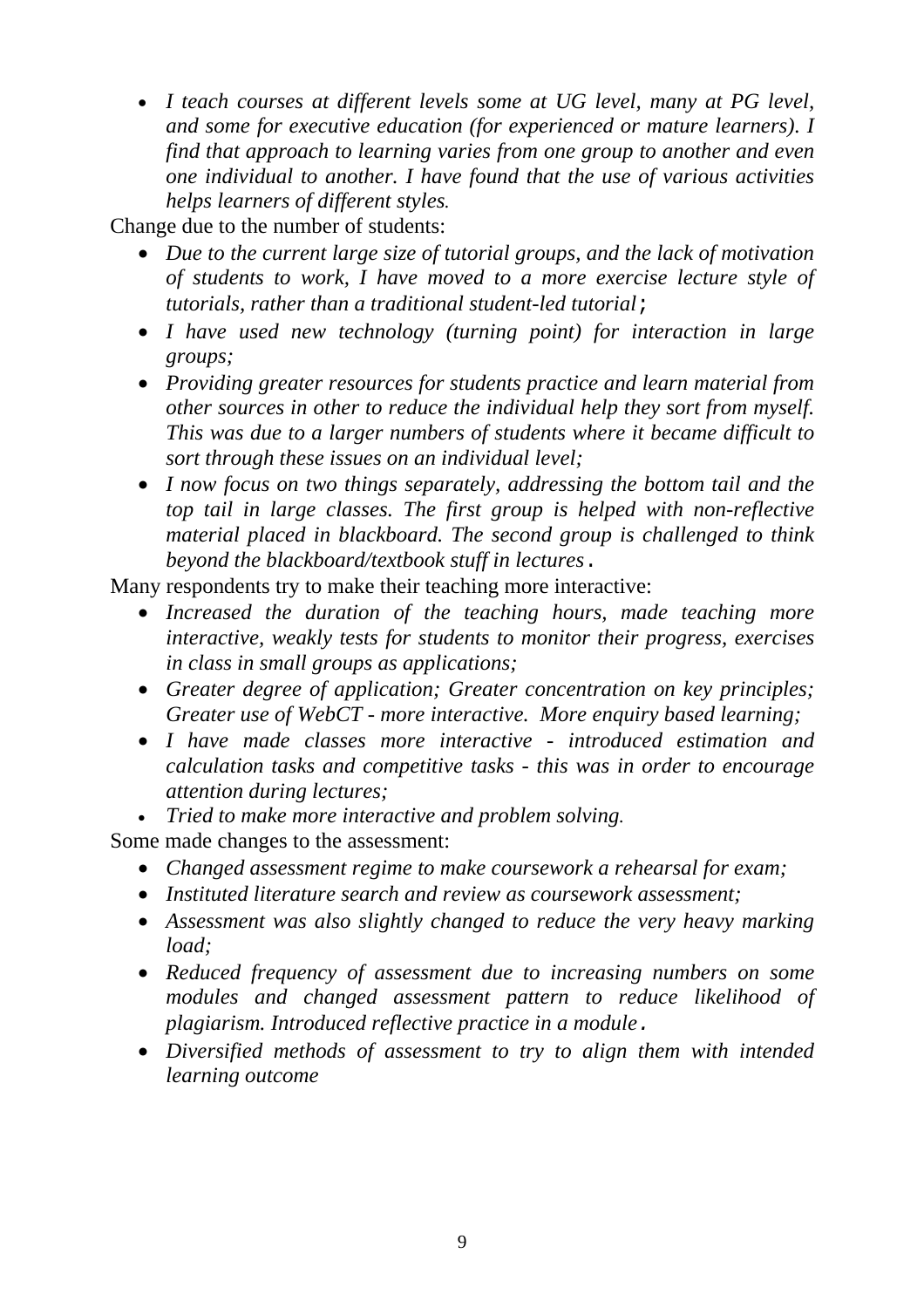## <span id="page-9-0"></span>**Section 4: Most important issues in Teaching**

Respondents were offered a list of current teaching issues, suggested by the focus groups, and asked to select those which they and their colleagues consider very important (they could select as many issues as they thought relevant in their current teaching). Nearly two thirds of respondents chose "Student maths skills" and "Student motivation" as the most important issues, with half of the respondents mentioning "Large number of students in lectures" and "Large tutorial groups". Another issue that has seen its importance increase threefold in the last two years is "Specific needs of international students" (it was mentioned by 24 lecturers in 2007 and by 74 in 2009).



Most important issues in current teaching in economics in 2009

Respondents described the issues in more detail.

Maths skills of students:

- *Maths skills are becoming increasingly problematic as is the cut-andpaste structure encouraged by 'A'-levels.*
- *As I teach in third year or postgraduate, students have taken core economics and maths modules, yet many seem unable or unwilling to remember and retain a fear of equations.*
- *Maths is a key issue in our department as students are often very weak at maths and disengage from the subject early on. We are trying a new system this year of delivering the material in smaller groups as opposed to through lectures and we are separating A-Level and non A-level.*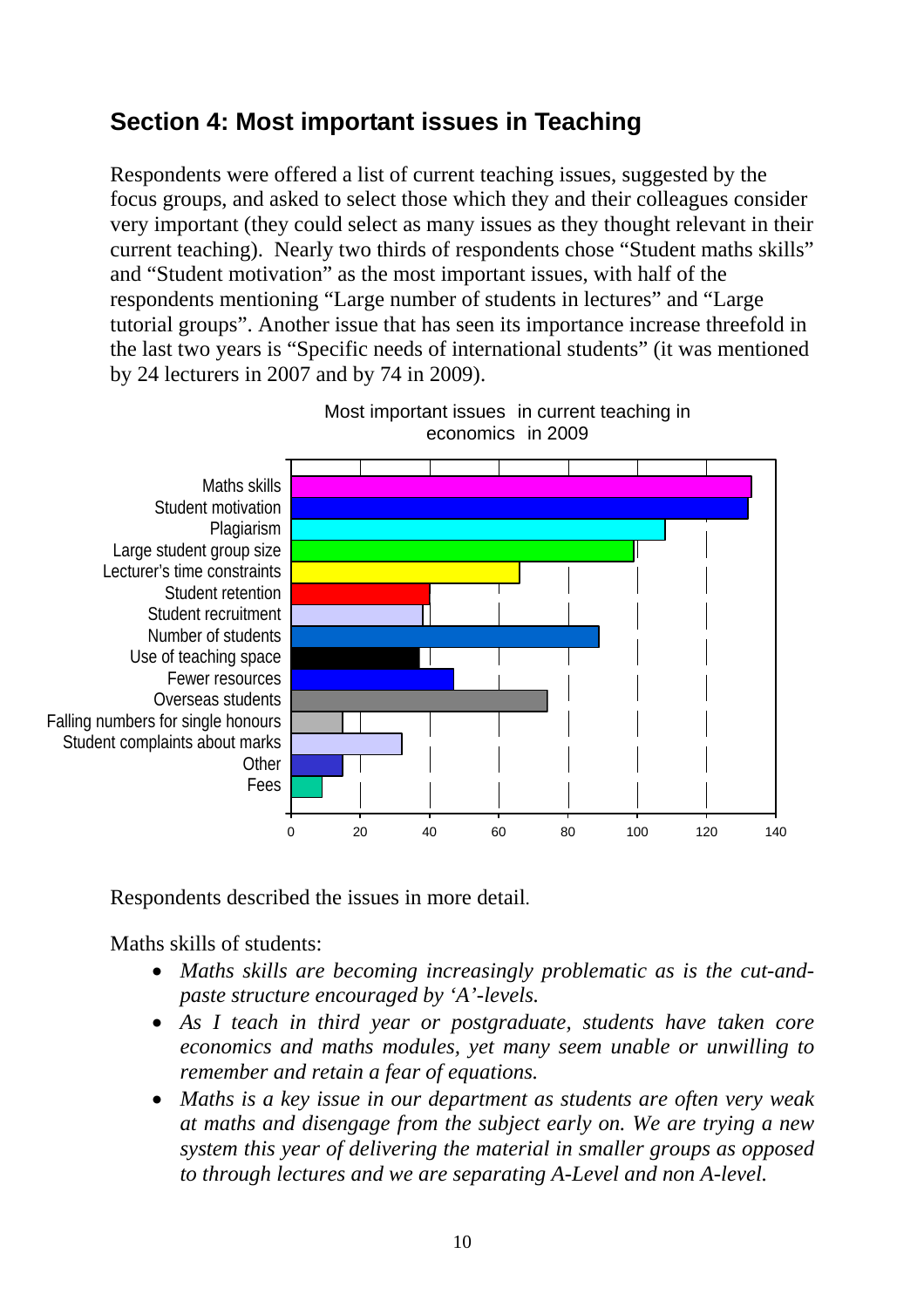Student motivation:

- *Motivation is a particular issue in year 1 alongside growing difficulties of student transition to university and university learning*
- *Motivation of students is often to pass the exam rather than to learn*
- *Problems with some second year students who don't attend lectures and/or tutorials*
- *Too many students who are not well prepared and don't want to work to learn*
- *The majority of our students see no need to do any work and have no real interest in the topic they have chosen to study*

Number of students and large size groups:

- *There seems to be continual pressure to teach greater numbers of students more cost effectively*
- *We're caught between the devil and the deep blue sea. The university has a policy on contact hours and class sizes. Given the challenging outlook in terms of public finances, it is likely that student/staff ratios will rise further over the next 5 years. With pressure to conduct research that maintains our position in the top 5, something has to give*
- *The course has nearly 800 registered students. The content is very difficult, and we often do not have time to cover it in the detail we would like during classes*
- *Biggest problem is some teaching rooms not being big enough especially lecture theatres.*

There were also comments from respondents regarding the various pressures on their time and differential rewards for success in research and teaching:

- *A central issue for me over the last few years has been that the institution in which I work has shortened the academic year in order to pursue a research agenda, leaving students with insufficient time to learn effectively and staff with insufficient time to provide adequate feedback to students. This has led to continuing tensions*
- *The idea that resources are overstretched and that we over teach is a self-serving fiction used by academics to justify reducing their teaching loads at the expense of students and maximizing the time they have for career-promoting research. I teach at most six hours a week (which is on the higher than average) and would be happy to do more and thereby help reduce class sizes, increase contact hours and improve the experience of students. However, to say this openly would mark me down as not being serious about research, jeopardize my future, and have no effect whatsoever on the powers that be. Instead, we have been told that next year we must drop courses (including one of my own, which recruits well and has always had excellent reviews from students) and reduce contact hours on those that remain in order to free up resources for research. This is a travesty that is typical of UK HE*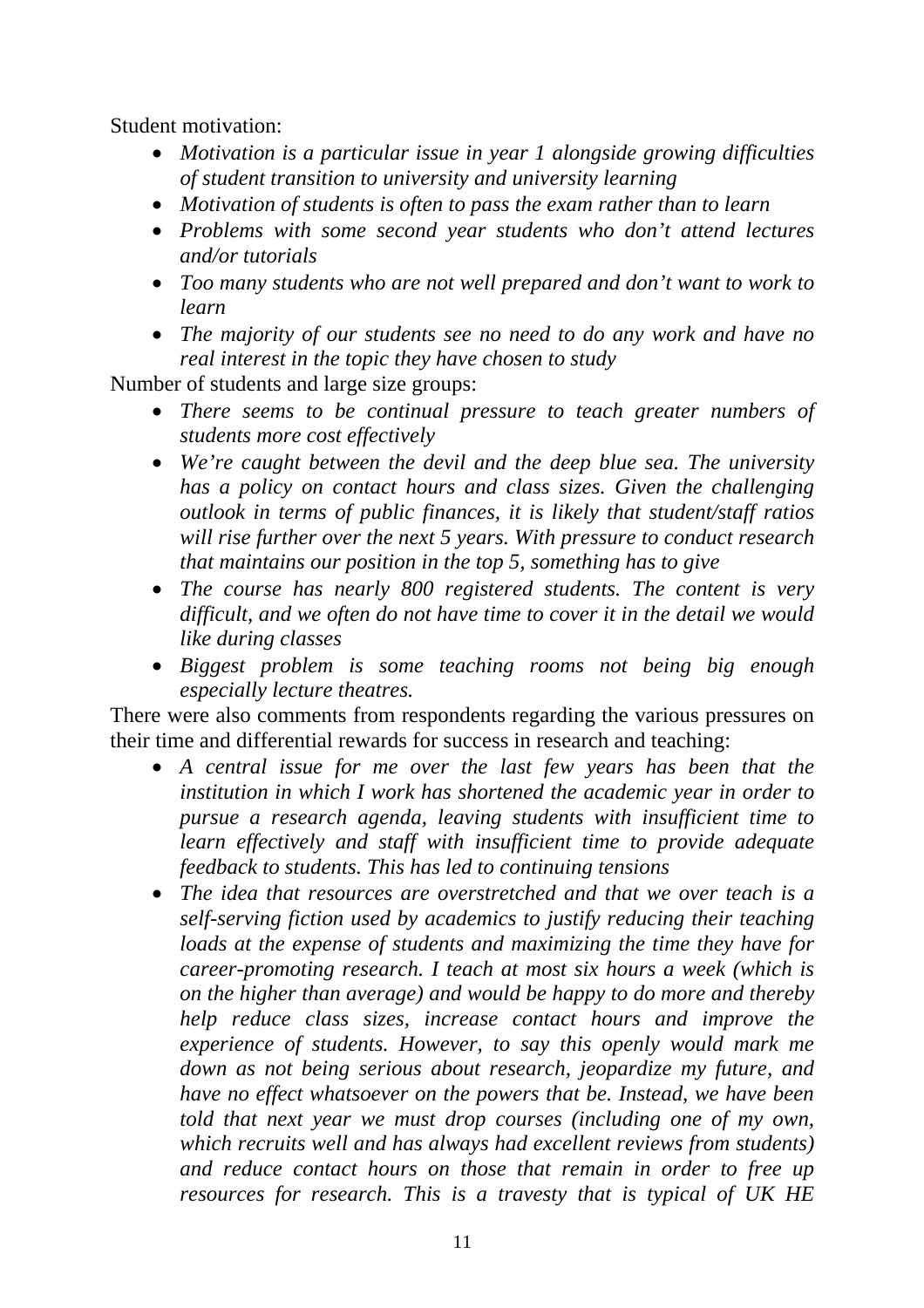<span id="page-11-0"></span>*nowadays, and which (I judge) 90% of academics connive in for selfish and self- serving reasons* 

• *There is drive by universities to be simultaneously better at teaching, better at research and to generate more income without addressing the conflicts of interest* 

# **Section 5: Support from the Economics Network**

Respondents were asked about their use of services and resources provided by the Economics Network. Nearly half of them (47.5%) replied that they use Economics Network services and resources.

Of these, one fifth use IREE and the Handbook for lecturers, slightly fewer use case studies and other web resources, attend Economics Network workshops and read the email newsletter.

Respondents positively assessed the value of the resources and services provided by the Economics Network. They commented on the workshops:

- *The workshop for new lecturers was very useful, but before then I read the lecturer handbook, which every budding Ph.D. student should probably get a copy of before going up to teach*
- *The workshop shave provided good ideas for adapting the way units/tutorials were being delivered and a good idea of what other departments have had success with*
- *The GTA workshop enabled me to better mentor the GTAs on my course. It helped me focus more on what made a good GTA.*

On the website and other resources:

- *The exchange of ideas and experience with peers from other institutions and references to textbooks and teaching material by the economics network, as well as access to the videos introducing to students the reasons and motivations to study economics were very useful*
- *Used course specific materials to develop tutorial exercises etc in Microeconomics*
- *Very useful to see what is taught elsewhere and draw from that*
- *Web site great portal for resources on teaching, textbooks, data, etc*
- *Information on textbooks and other lecturers' material has been extremely useful to develop non-traditional modules.*

On developing new ideas:

- *Given me ideas that I could adapt into my own style of teaching*
- *Good inspiration to develop own questions for question banks and case studies*
- *Very useful when I was thinking recently about game theory teaching at a distance*
- *EN as a source of ideas and innovations.*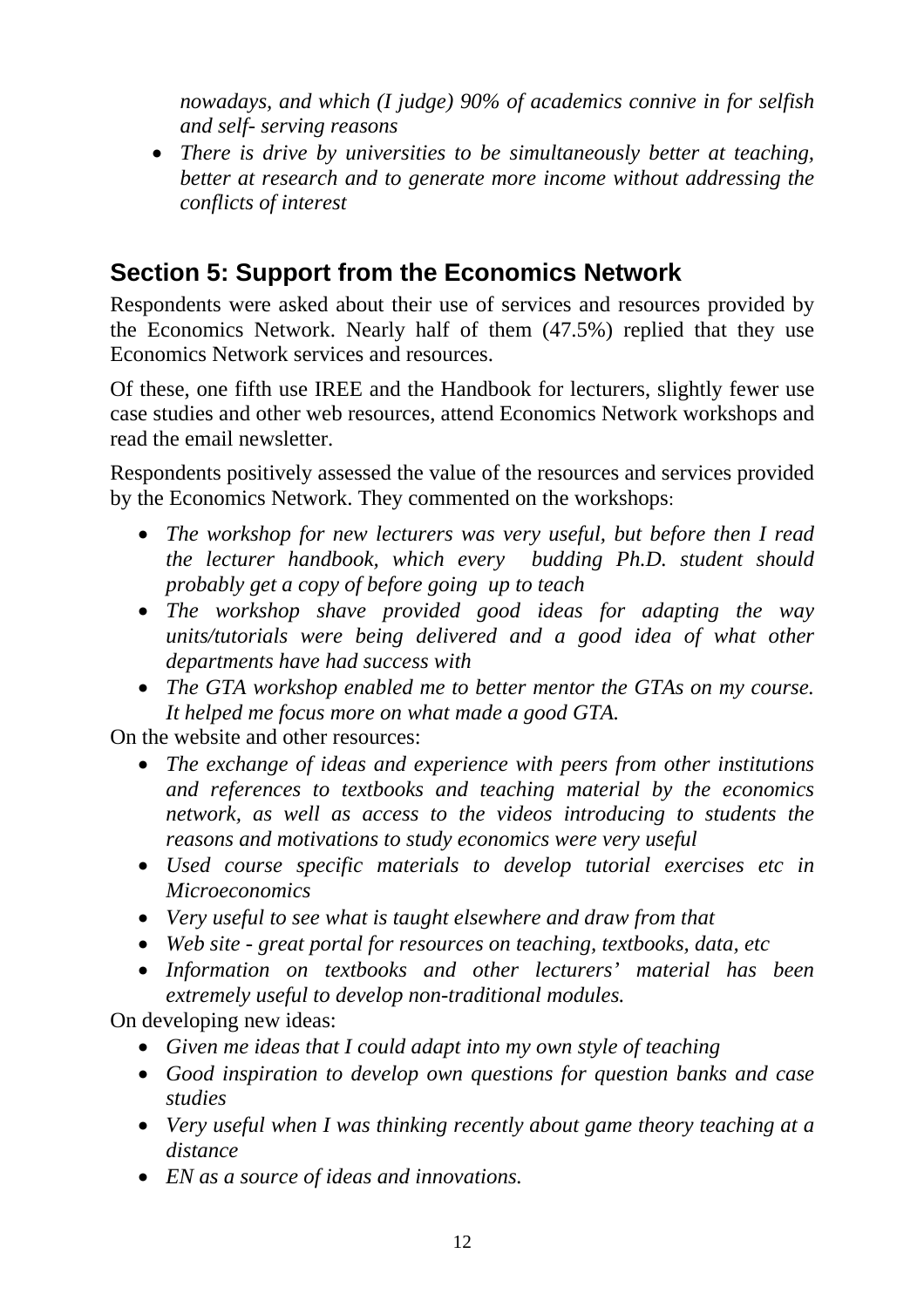We asked lecturers who hadn't used Economics Network resources to comment on their reasons. The majority stressed "time" as a major barrier ("*Time is the main constraint") as well as* satisfaction with their own teaching *"My module materials are already written to my satisfaction, and constraints on my time (VC: research is the only thing that matters) make it less important."* Two of the respondents mention their problems using the Question bank in the past.

Those who had used Economics Network resources and services were asked to comment on how it had influenced their teaching. Among the responses:

- *Generally provide opportunities for reflection. I don't necessarily come back with ideas to implement, but know that there are different ways of doing things*
- *I have introduced new concepts and tested new ways of teaching my lectures*
- *Allowed me to make the teaching more student-led*
- *Previously also I was trying different activities but I was not sure if I was deviating from the subject and whether I was doing something which is not mainstream. From the resources of Economics Network, I now feel more confident to use these different approaches and also to sharpen and improve them*
- *I have developed them for my own classes and seen how active sessions make it more interesting*
- *The workshop was very effective in helping me see how games could be incorporated into the lecture, and building on how students pay attention in class*
- *I have introduced new concepts and tested new ways of teaching my lectures*
- *The main thing has been the use of games in seminars. Also the IREE articles have helped me change the content of the macroeconomics module which I teach*
- *They sometimes give good ideas of what can be done that one hasn't thought of, plus some useful tips of how to go about things.*

Respondents were asked to comment on changes or improvements this made to student learning or educational experience. Among their replies:

- *Even the least motivated and also the least able benefit more. I am not sure that the best students have been helped*
- *Better communication. More efficient codification of information*
- *I feel that the students have really enjoyed the new material in the foundation units as they have been able to have debates and discussions making the tutorials much more student-led. The standard of answers in the exams has improved with students providing much more discursive answers. In the year 1 unit where problem-based learning was introduced the student attendance improved and we were able to see how much more*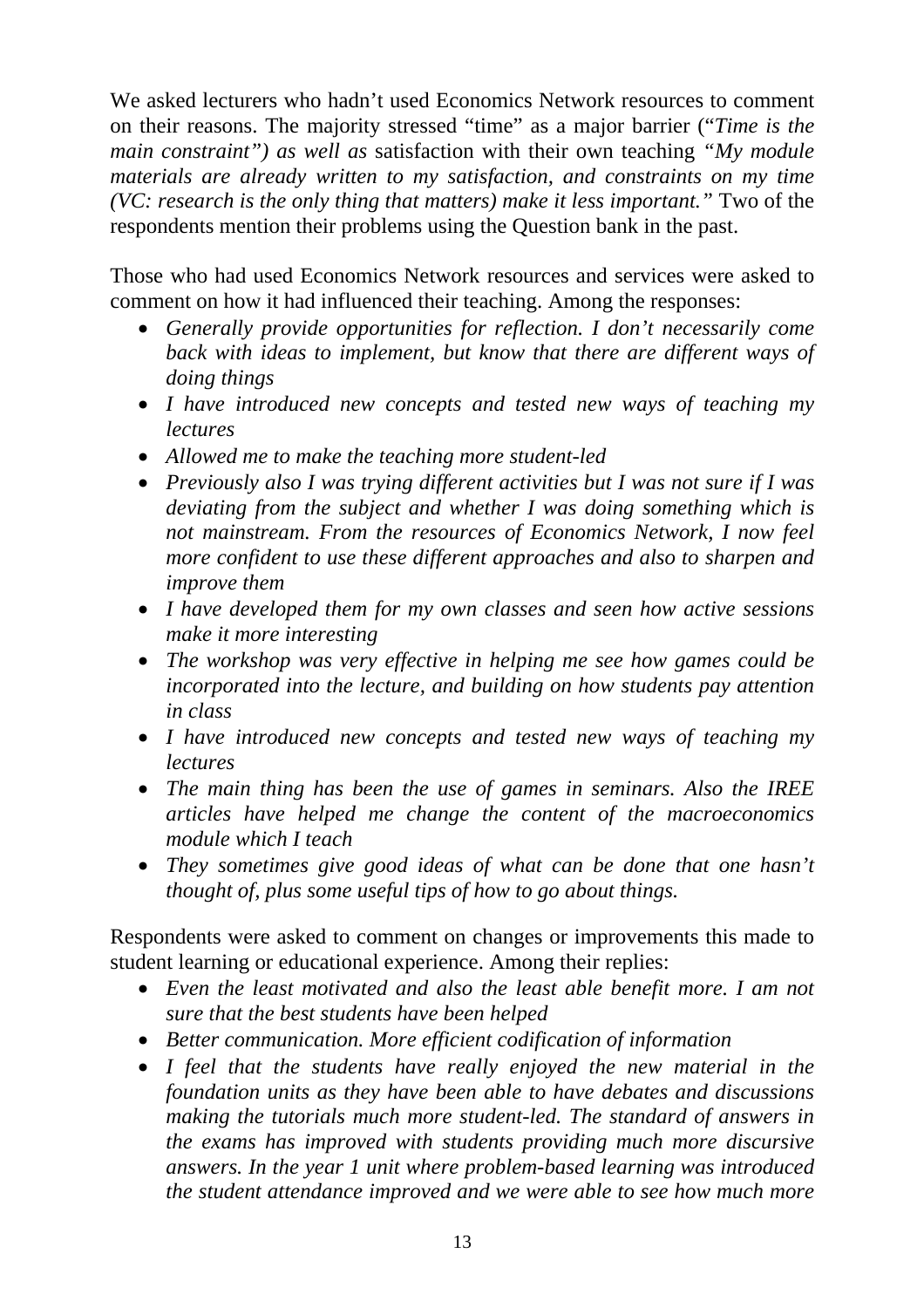*capable the students were than we had given them credit for. The standard of work was much higher than we would have expected* 

- *I think some concepts have been illustrated more clearly than they could through reading/debating*
- *It seems to me that they are grasping the material, and working a lot harder on the work I set them, as compared to the experience my colleagues have with the same classes*
- *made students more responsible for their learning More engaged*
- *New GTAs were able to give much more structured classes*
- *Students are very enthusiastic about the games and appear to learn quite a lot from them*
- *Quizzes have shown some useful student engagement we're still learning from them. Will use them better next year and may use them more widely.*

Two of the respondents mention that it will be difficult to assess and "*very hard to tell, on the margin it probably helped to motivate some of them better*."

After the discussion on the most important issues to the respondents and their colleagues we asked them how the Economics Network could support them with these issues. In answering this question many respondents praised the work of the Economics Network:

- *Keep up the good work*
- *With respect to students' motivations, I have received some material from the EN, thank you*
- *The Metal resources are very good and further development of these to include stats material would be useful as well as continued support in how to deliver an effective quants unit*

Among suggestions for future developments of the Economics Network:

- *Help with tips for encouraging students to turn up in lectures would be helpful*
- *An equivalent to Metal but for English/essay skills?*
- *All the issues ticked are important but I would say that student motivation is qualitatively more important than all the rest. Anything focused on that would be most helpful*
- *Ideas on addressing differing abilities in one tutorial (differentiation of activities) and within that the idea of encouraging lecturers to have activities in their tutorials*
- *Produce and disseminate online maths drills with the possibility of monitoring use by individual students and, perhaps, allowing randomization of the questions (eg parameters) to deter cheating, thereby allowing such drills to be used for assessment purposes*
- *Information on how others deal with these things*

One of the respondents referred to the need to deal with policy issues at the higher level *– "Don't think about supporting me, or the vested interests*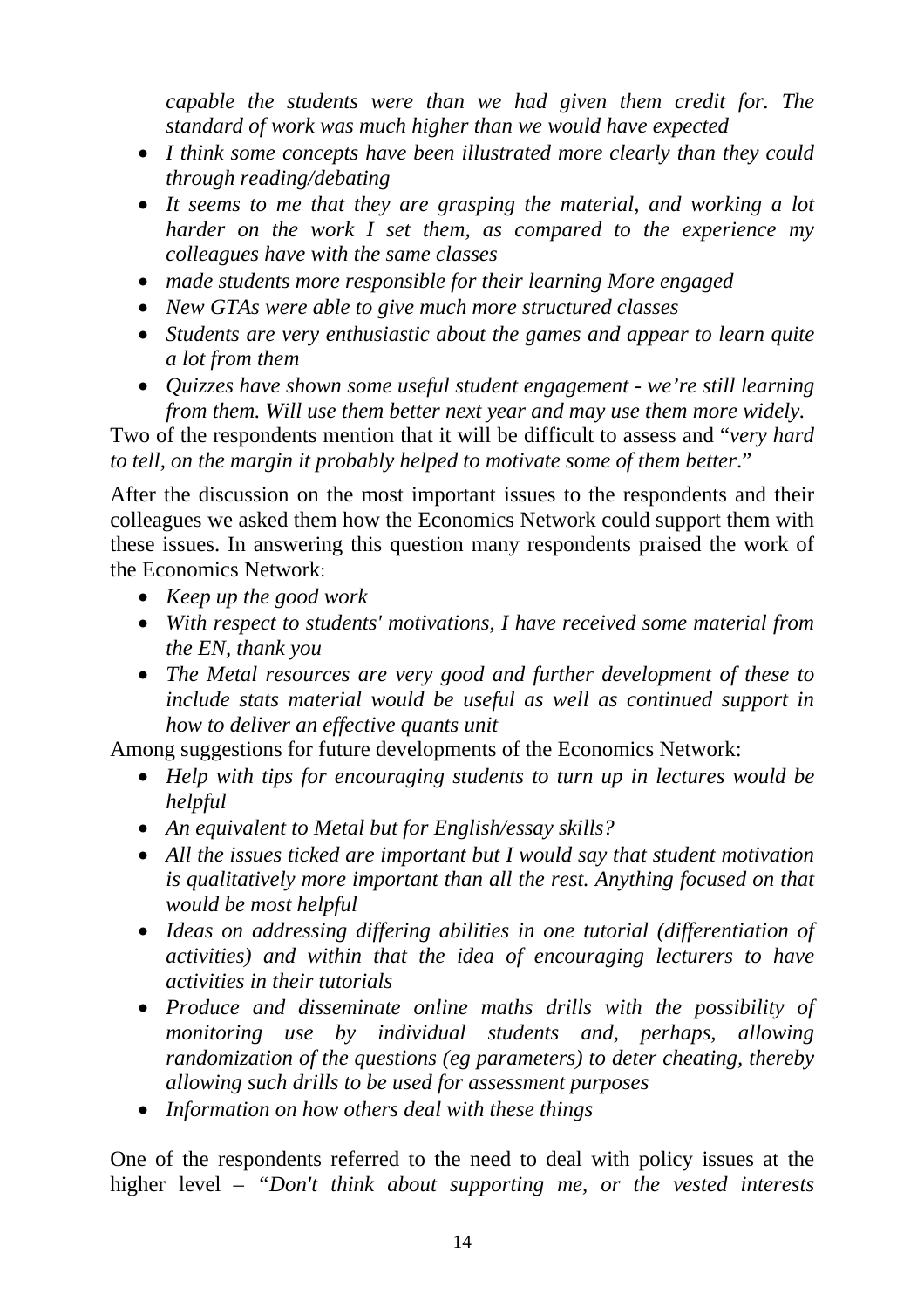*represented by our profession. Instead, support our students who are being short-changed, and their families who are paying for it, by campaigning against cuts in contact hours and increased class sizes, by examining much more critically the self-serving claims of academics that they cannot afford to devote more time and effort to teaching, and by arguing against the long-standing imbalance in the way research and teaching are valued in UK universities".* 

Support for students is also a key objective for the Economics Network. To this end in 2004 the Economics Network developed a website to encourage potential students to study economics – *Why Study Economics?* [http://whystudyeconomics.ac.uk](http://whystudyeconomics.ac.uk/) and in 2009 developed a website to support current students – *Studying Economics* [http://studyingeconomics.ac.uk](http://studyingeconomics.ac.uk/). 44.0% of respondents were aware of this work and 34.5% actively encourage their student to use resources from these sites. In their comments some of the respondents report that they have used *Why Study Economics*? while visiting schools, while others plan to use the website in the future.

Respondents were also asked to share the websites they recommend to their students and their replies will be used to update resources on the *Studying Economics* site.

The last question in this section of the survey was about possible resources and services that the Economics Network should provide in the future. Some of the respondents in answering this question refer to specific areas:

- *Transport Economics (the information provided is limited by depth and could be updated)*
- *More resources on behavioural economics*
- *At the moment, the emphasis seems to be mainly on undergraduate teaching. I will appreciate if you can have a section on postgraduate education where PG students can find some resources.*
- *blogs for students on specific topics/disciplines, where they ask questions and answer, helping each other*
- *Lesson plan ideas. A forum on the website to allow staff from across institutions to leave ideas, ask for help, share resources etc. (a little like the TES staffroom forums) This would also help new staff to come up with interesting tutorial/seminars*
- *training and resources for Graduate Teaching Assistants involving GTAdirectors from different UK-universities*
- *We have large numbers of students from China, but little data in our library on that country. Information on English language sources for summary statistics on China would be helpful.*

Other respondents commented about policy issues and a need for provision of incentives for good teaching:

• *Frankly, I need reward rather than either resources or motivation to teach better. The students' achievement is quite a reward in itself, I must*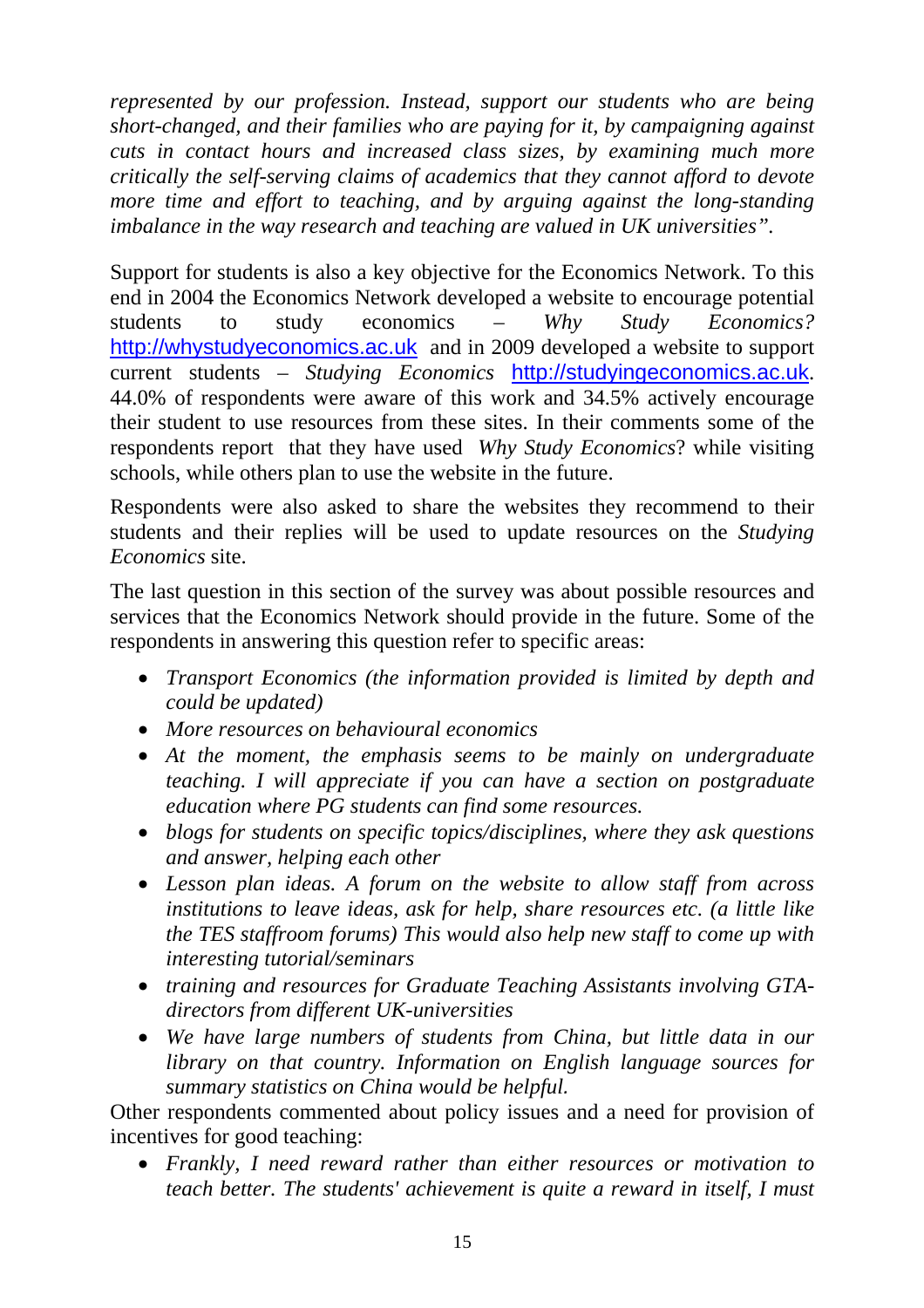*say, but it does not pay the bills. Lowering the bar on teaching achievement that can result in promotion to professor would be helpful. In other words, someone who has done consistently high quality delivery and has contributed significantly to developing new degree schemes or new courses should be able to obtain promotion based on this. Otherwise, most people quite rationally will focus on getting out articles. I'm sorry to say it, but it's true* 

- *I'm not convinced that a centralised organisation is able to provide much more than is currently being done. It's a difficult job you guys have on your hands and you do it well, but in a system of distributed knowledge you need to encourage innovators to air their views in an open manner without the diehard mainstream theorists shooting them down for no their reason than they can because they have bought into the dominant paradigm and believe they hold some fictional intellectual high ground. I am seriously concerned about the future of economics if these people are allowed to continue as gatekeepers (which are of course a systemic problem). What hope is their for curriculum development when most of the staff teaching are products of the paradigm? If you could encourage more open debate that would be great, but I seriously doubt it will happen. I'm so fed up with it all that I am leaving academia after over 20 years teaching and researching (17 of which were in the UK). The irony is that students love the alternative approaches I introduce them to and explore with them because they are grounded in the real world*
- *I would like to see an initiative nationally, perhaps with the RES, to promote serious undergraduate research more*

Funds permitting the Economics Network will explore some of the suggested ideas and look to provide the community with further resources and services, as well as highlighting policy issues through the HE Academy.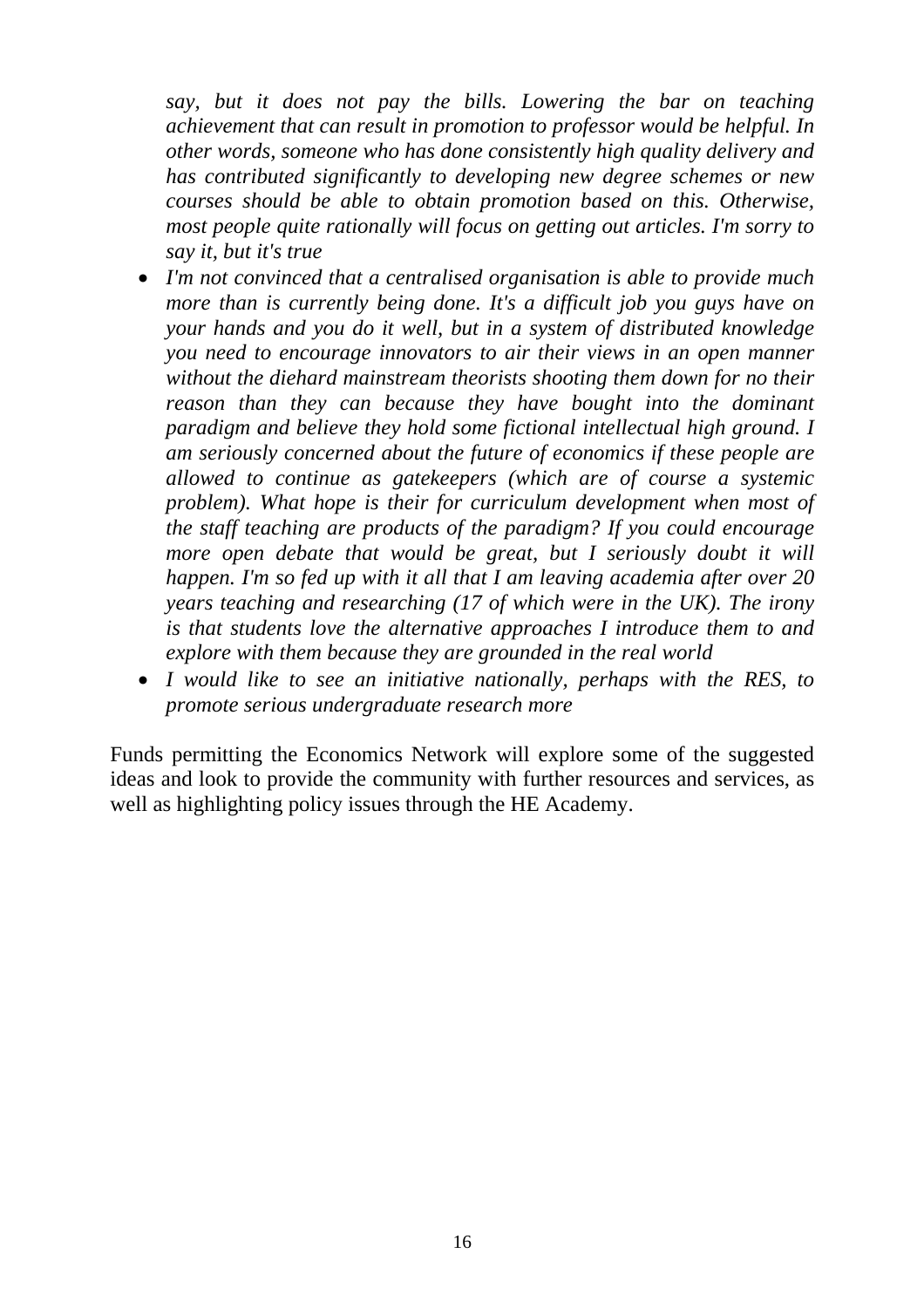### <span id="page-16-0"></span>**Section 6: Specialist areas networks**

At the time of the survey the Economics Network was seeking UK-based academics to contribute teaching resources in their field as part of a HEFCEfunded [Open Educational Resources programme.](http://www.heacademy.ac.uk/ourwork/learning/opencontent) The project, 'Teaching Resources for Undergraduate Economics' (TRUE) covers 14 specialist areas. Respondents were asked if they would be interested in sharing ideas and materials for teaching in these areas. Two thirds of respondents replied positively and their names were passed to the leaders of the specialists groups.

At the end of the survey we asked respondents for any further comments.. Many of these were positive comments about the Economics Network: "*hope you continue to prosper and grow. Increasingly important to us*", while others referred again to the importance of raising policy issues: "*what is needed is culture change and recognition by academics that, since student fees account for 50-70% of our salaries, they deserve a similar percentage of our time and effort to be devoted to teaching them."; "I remain convinced that the 50% target is worth reaching and that half the population can reach it at a meaningful level of achievement. It all hangs on what we mean by learning, and more important, what students mean by it."* 

### **Section 7: Conclusions**

The Economics Network has conducted its biennial national lecturer survey in April/May of 2009 as part of its research programme into teaching and learning. The main objectives of this survey included clarifying current practices and issues of concern to Economics lecturers and their students, as well as providing the Economics Network and its stakeholders with information about how economics lecturers use our services and what impact it has on their teaching.

Nearly 200 respondents from 70 UK universities completed the survey, which is more then in previous surveys. Data analysed in this report do not represent the opinions of all Economics lecturers and reflect the views of those who replied to the survey.

The survey confirms a trend amongst increasing numbers of lecturers to change their teaching methods over the past two years due to changes in students' skills and abilities, larger classes and feedback that they receive from students. This continuing trend for change of teaching practice increases the demand for services and resources provided by Economics Network.

When questioned about the most important issues in their current teaching, nearly two thirds of respondents reported *Student maths skills* and *Student motivation* as the most important issues, with half of the respondents reporting *Large number of students in lectures* and *Large tutorial groups*. Another issue that has seen its importance increase threefold in the last two years is *Specific needs of international students*.